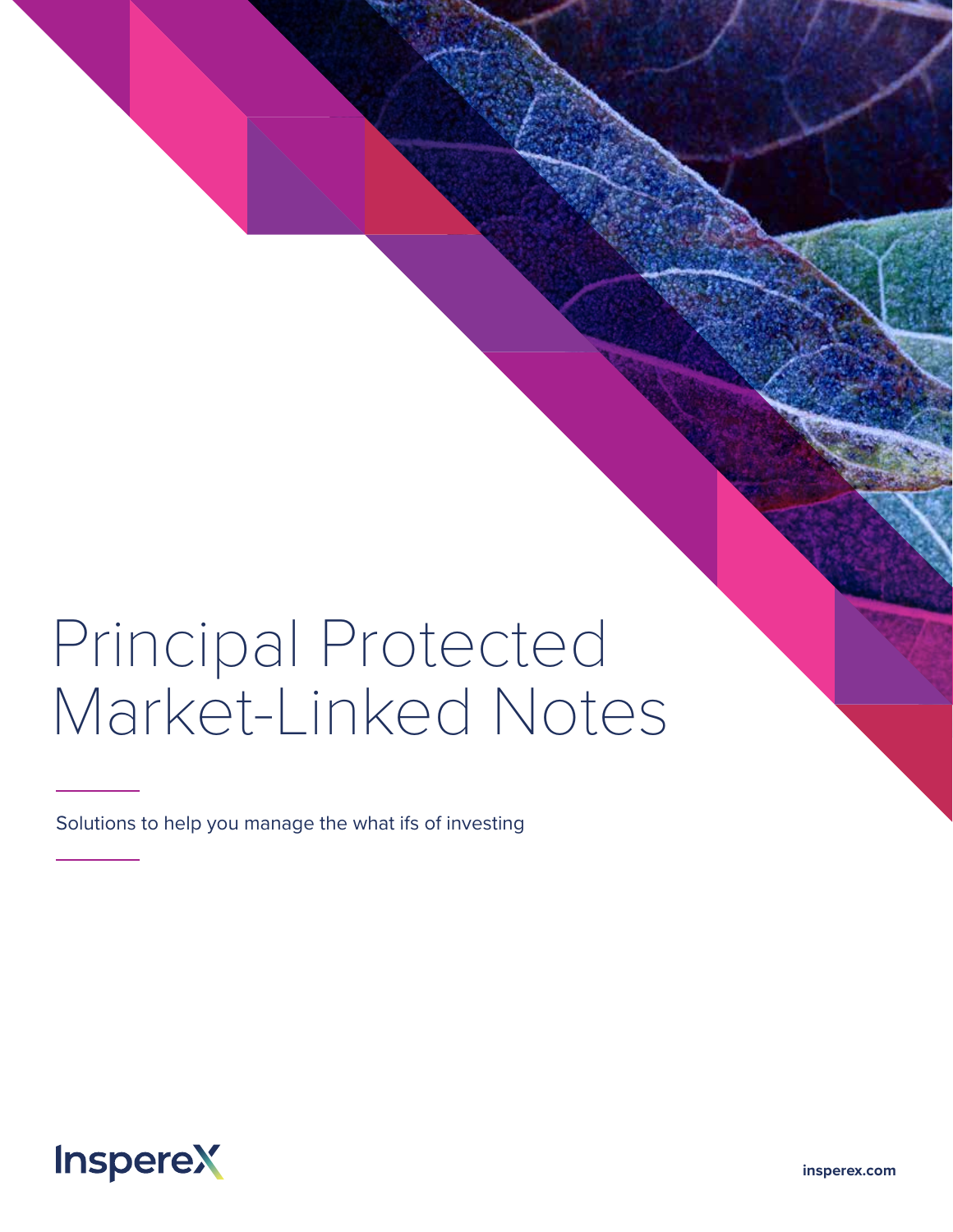Managing your portfolio doesn't always mean you need to take on more risk to achieve potential growth or greater income.<sup>1</sup> And you don't have to leave yourself unprotected in market downturns.

**Learn how you can protect your principal and invest with confidence.**<sup>1</sup>

1 Any return of principal, as well as interest and gains generated are subject to the credit risk of the issuer and terms of the offering documents, which could include participation rates, interim caps, and various risks.. There is no guarantee of return above principal. Any applicable downside protection will be realized only at maturity.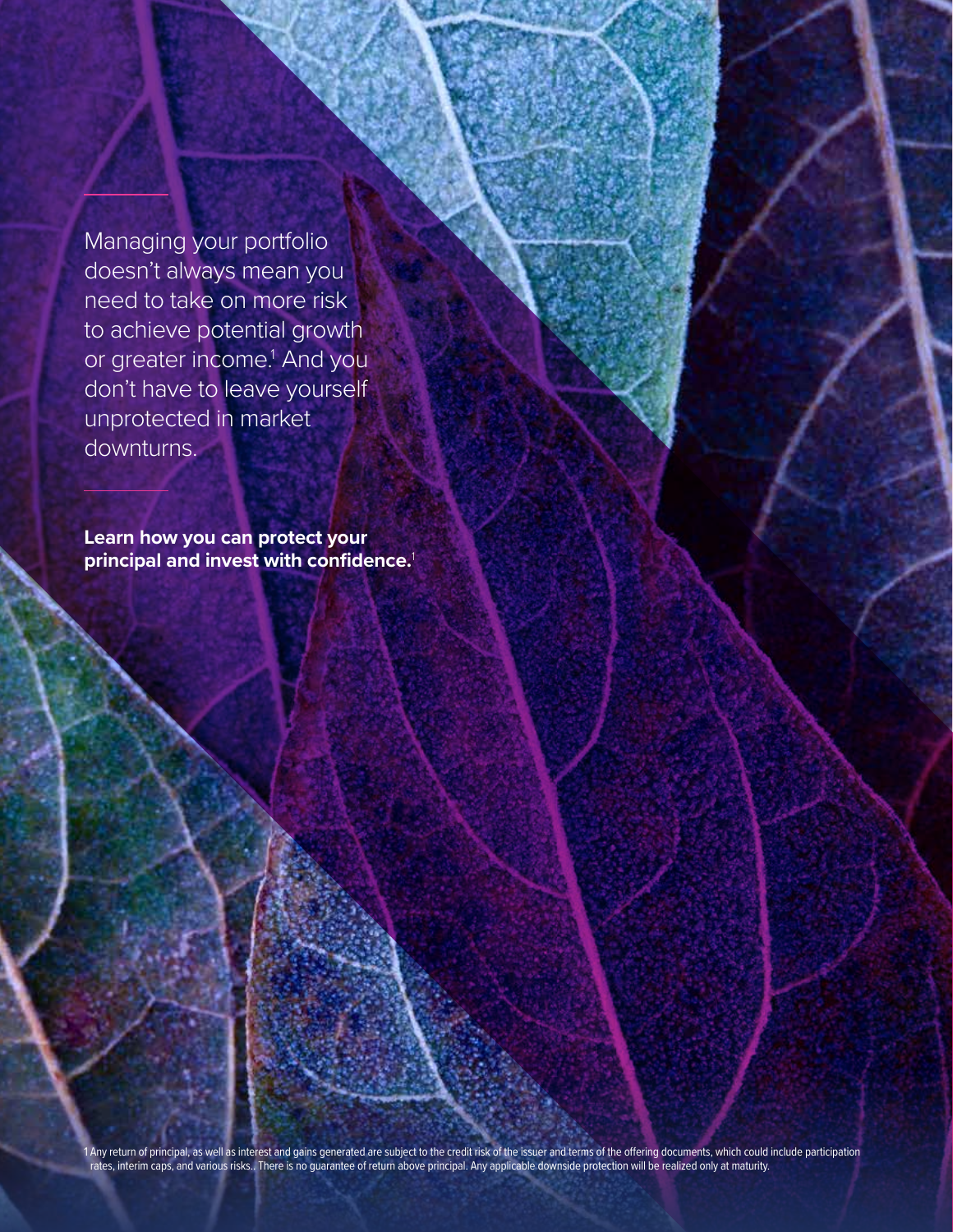What if... various sectors of the market tumble and your portfolio value falls with it, possibly significantly? Are you reluctant to put your portfolio at higher risk to potentially make up for those losses?



#### **Percentage gains needed to offset losses**

Source: InspereX LLC

**You shouldn't have to take on more risk at a time when you should be taking on less.**  Principal Protected Notes, considered complex investments, protect 100% of your principal against losses when held to maturity.<sup>2</sup>

2 Subject to the terms of the offering document, which could include participation rates, interim caps, and various risks. Any applicable downside protection will be realized only at maturity. Return at maturity could be less than the original amount invested and is subject to the credit risk of the issuer.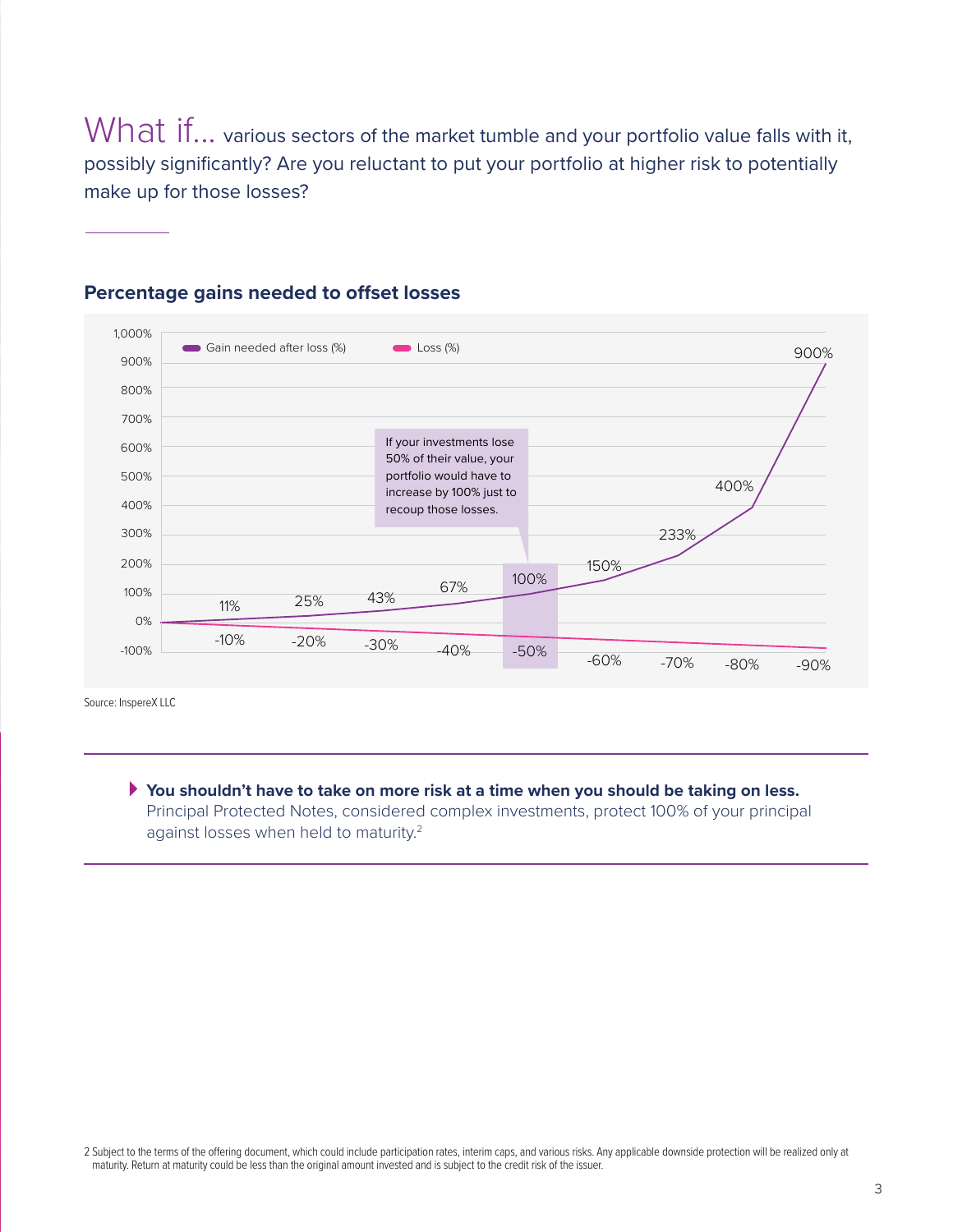What if... you don't know which way the markets are heading, and you're concerned about getting in or out at the wrong time?



#### **Opportunities for growth and protection in uncertain times**

Source: Bloomberg. Data represents the price of the S&P 500® Index on the last trading day of the quarter for the time period December 2004 to December 2021. The U.S. stock market is represented by the S&P 500®, which is an unmanaged group of securities considered to be representative of the U.S. stock market in general. Past performance is no guarantee of future results. This chart is for illustrative purposes only. An investment cannot be made directly in an index.

**Protect your principal from uncertainty so you can stay invested.2** With Principal Protected Notes you can either lock in gains or invest new money with protection from future losses, while positioning your portfolio to take advantage of any potential growth opportunities.2

2 Subject to the terms of the offering document, which could include participation rates, interim caps, and various risks. Any applicable downside protection will be realized only at maturity. Return at maturity could be less than the original amount invested and is subject to the credit risk of the issuer.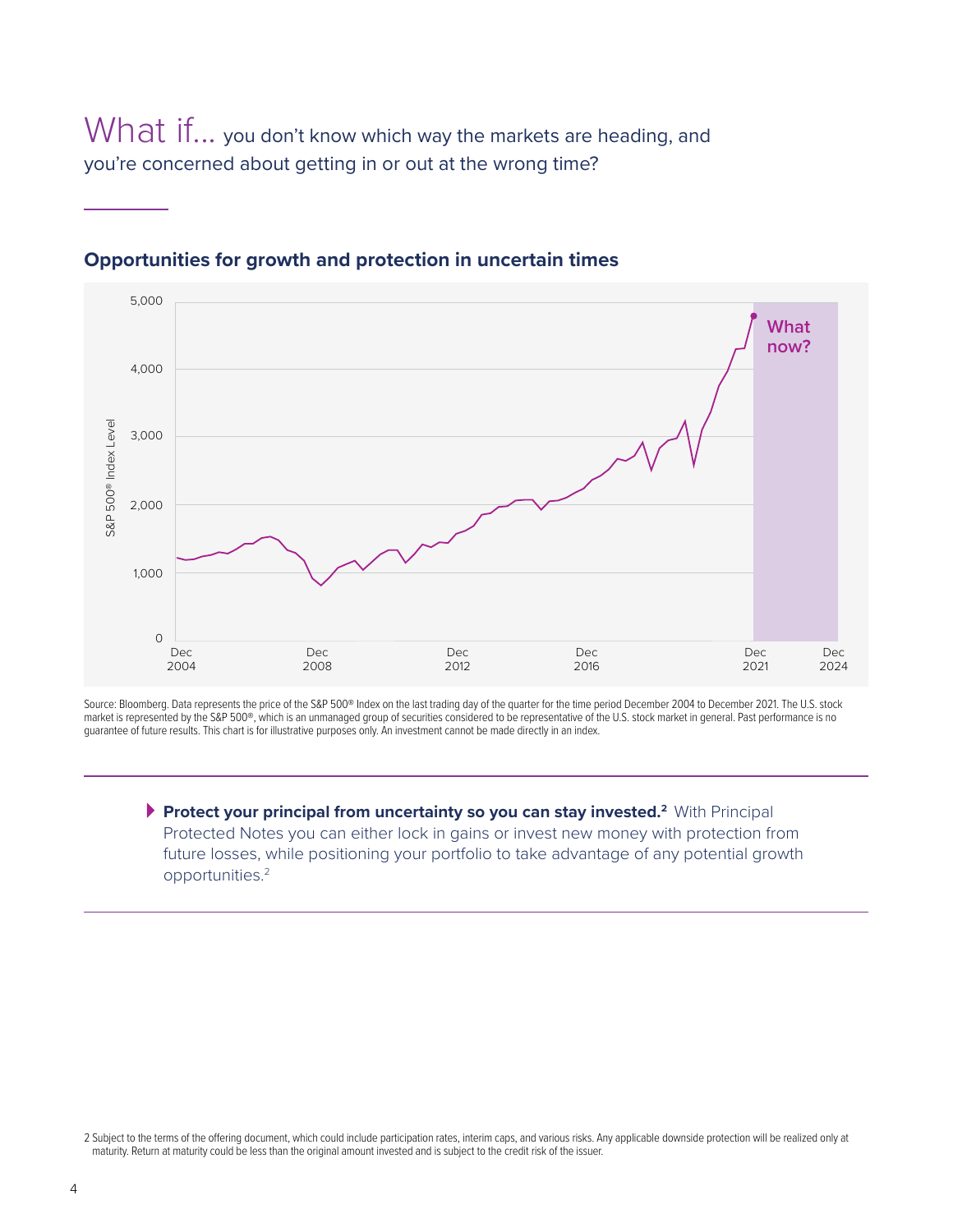### What if... traditional interest-rate-sensitive investments are generating near-historically-low yields and you're worried about meeting your financial goals?



#### **Interest rates near historic lows**

Source: Bloomberg. Past performance is no guarantee of future results. This chart is for illustrative purposes only.

This chart illustrates the historical yield of 2-year, 5-year, and 10-year Treasury Bonds on the last trading day of the quarter from December 1986 to December 2021. Treasury Bonds offer a fixed rate of return if held to maturity and are backed by the full faith and credit of the United States Government. The value of the securities will fluctuate based on various factors, and if redeemed before maturity, may be worth less than the original investment. Investing in Treasury Bonds carries risks, which include, but are not limited to, interest rate risk, price risk, and inflation risk. The longer duration of a bond, the more sensitive its price is to changes in interest rates. There is no assurance that investing in any asset class will provide positive performance over time. Different environments, economic periods, and market conditions will produce different results.

The performance of a particular Principal Protected Note is dependent upon the performance of the associated underlying asset (underlier), as defined in the offering documents. If the underlier has a negative return at maturity, the Principal Protected Note will return only the principal amount, subject to the credit risk of the issuer. Please review all of the risks associated with a Principal Protected Note at the end of this brochure.

#### **You don't have to settle for low yield in exchange for low risk.**

With Principal Protected Notes, you have the opportunity to capture income linked to the performance of financial markets.<sup>1</sup>

#### Principal Protected Notes may be appropriate<sup>3</sup> for...

- Retirement planning
- Education savings
- IRAs
- Custodial accounts
- Non-profit organizations

– Businesses

- Growth-focused investing
- Income-focused investing

1 Any return of principal, as well as interest and gains generated are subject to the credit risk of the issuer and terms of the offering documents, which could include participation rates, interim caps, and various risks. There is no guarantee of return above principal. Any applicable downside protection will be realized only at maturity.

3 Must consider account liquidity needs, as Principal Protected Notes may not pay out income or be redeemed until maturity date.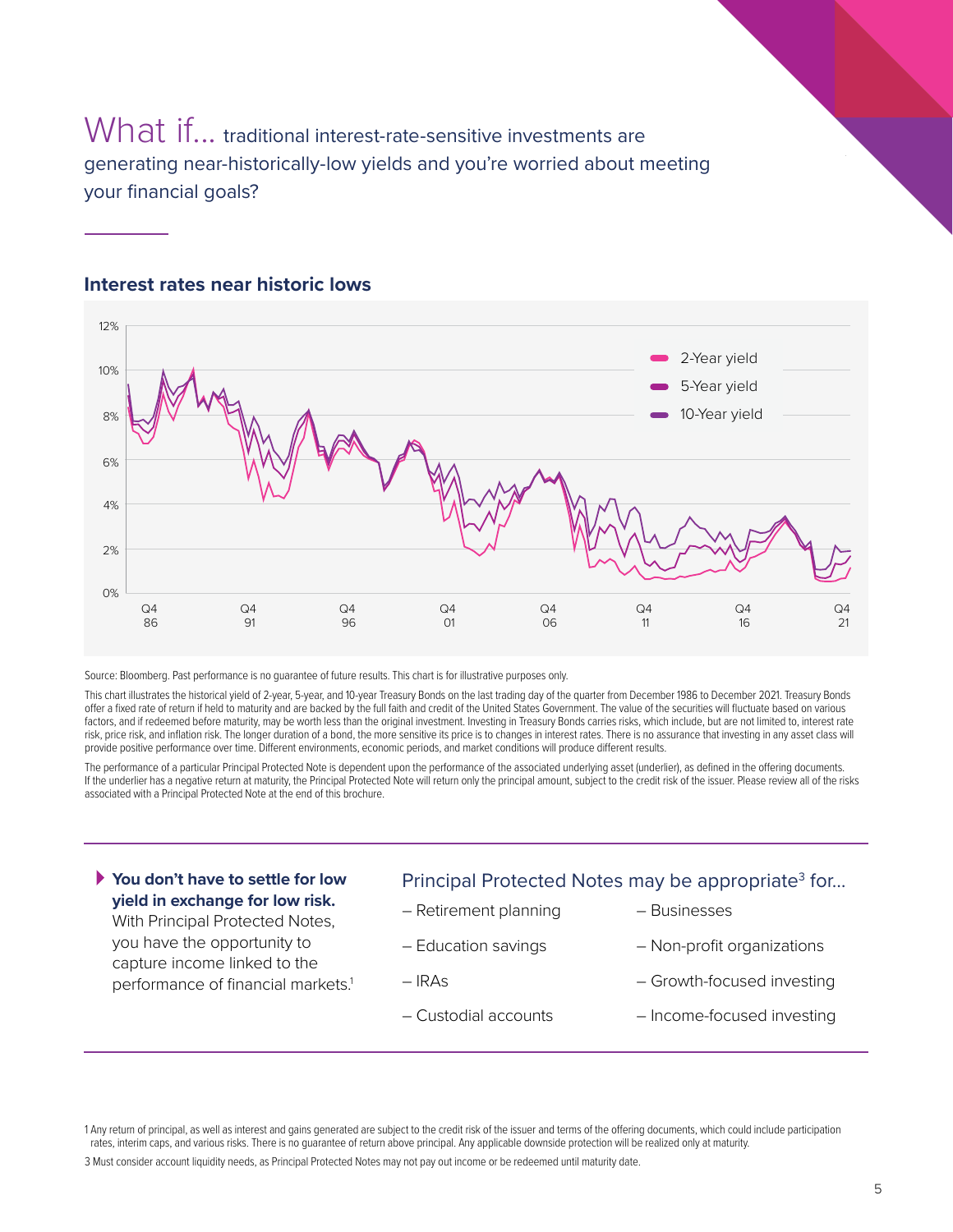## Are Principal Protected Notes right for you?

Principal Protected Notes are designed for investors who are mindful of risk and want full principal protection on their investments, so they can have the confidence to participate in the markets and capture any potential upside opportunities.<sup>1</sup>

#### Principal Protected Notes may help you…

**Protect** your hard-earned gains against losses<sup>1</sup>

**Increase** your potential for capital growth and/or income1

**Complement** your traditional investments

**Enhance** your portfolio's diversification and better manage its risk/reward profile

**Feel** more financially prepared for the retirement you want to live

**Tackle** the what ifs of investing!

#### It's important to note...

Dividends paid on the underlier are not passed through to the Principal Protected Note.

Principal Protected Notes are designed as buy-and-hold investments, and there may not be a liquid secondary market. The value of the investment may be worth less than the principal amount if sold prior to maturity.

To understand the specific terms that may impact the performance of a particular Principal Protected Note, you should review the relevant offering documents.

Financial institutions issue Principal Protected Notes in fixed time periods that generally range up to 10 years. Returns are linked to the performance of one or more underlying assets (underliers), such as a basket of stocks or indices that provide exposure to equity markets, multiple asset classes, or popular themes. For most types of Principal Protected Notes, if the underlier's return at maturity is below zero, you should expect to receive no return above your principal amount. Any return of principal, as well as interest and gains generated, are subject to the credit risk of the issuer. If the issuer defaults on its payment obligations, your principal may be at risk.



#### **If you're seeking growth…**

Some Principal Protected Notes provide the potential for capital appreciation at maturity based on a participation rate, which is the degree to which you can participate in the potential growth of the underlier. A participation rate can be in excess of 100% (1.0x). If you desire a higher participation rate, you must be willing to accept a longer maturity. There also may be a cap on the Principal Protected Note's maximum return regardless of the actual return of the underlier.



#### **If you're seeking income…**

Some Principal Protected Notes provide coupon payments based on whether the underlier meets certain performance thresholds at predetermined times throughout the life of the investment.

1 Any return of principal, as well as interest and gains generated are subject to the credit risk of the issuer and terms of the offering documents, which could include participation rates, interim caps, and various risks. There is no guarantee of return above principal. Any applicable downside protection will be realized only at maturity.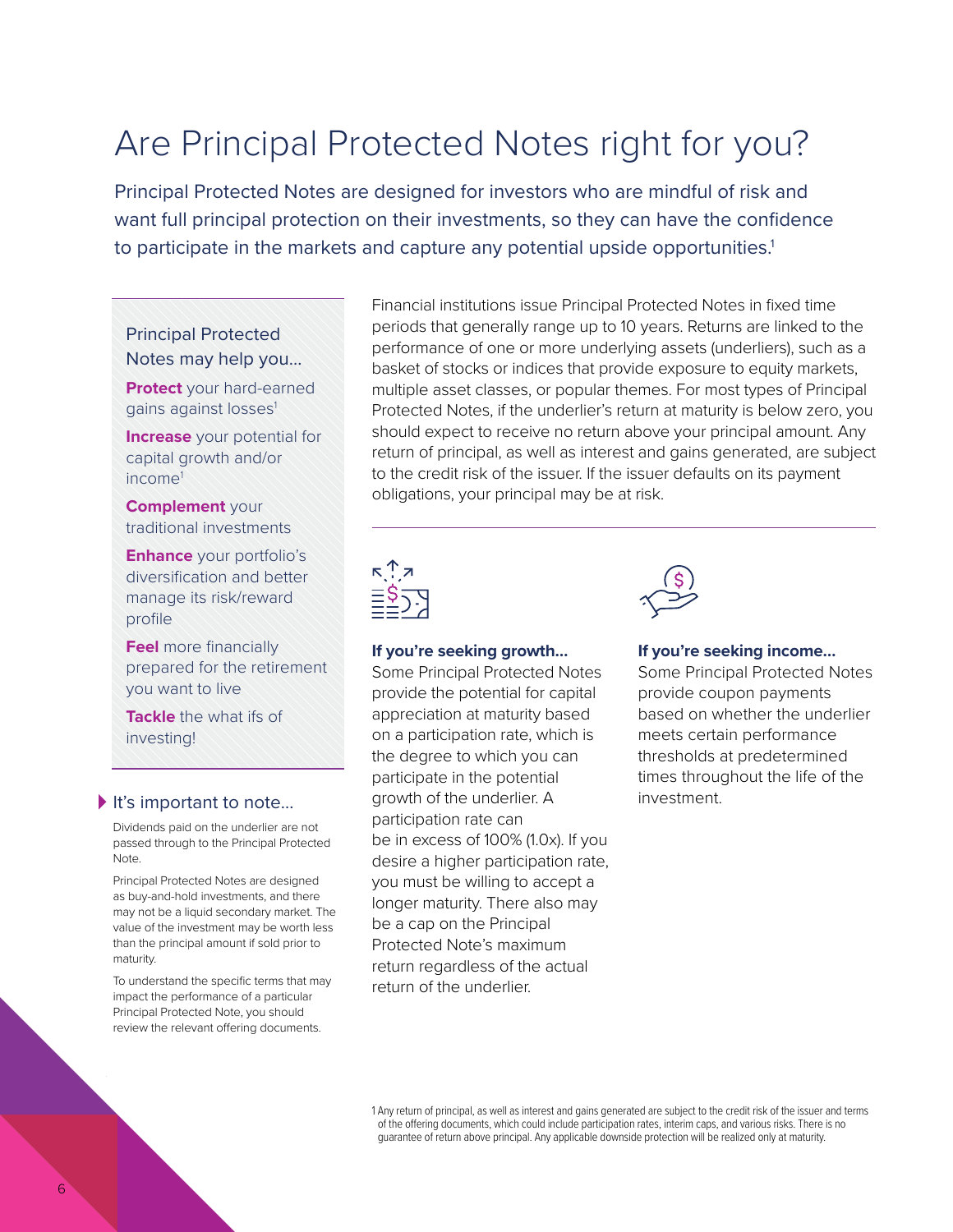### What you should know before investing in Principal Protected Notes

Speak with your financial professional about the risks and suitability of Principal Protected Notes in your portfolio.

#### **Call risk**

Some Principal Protected Notes (PPNs) are callable, or redeemable, solely at the option of the issuer. The issuer is not obligated to redeem a callable note and will typically call a PPN when it is most advantageous for them to do so. If the PPN is called, it is possible that you may be unable to reinvest in a PPN with similar or better terms.

#### **Credit risk**

A PPN represents a senior unsecured debt that is subject to the credit risk of the issuer. If the issuer goes into default, any return of principal, as well as interest and gains generated, could be at risk of loss.

#### **Fees**

PPNs are subject to fees and costs, including commission paid to your financial professional, structuring and development costs, and offering expenses. There are also trading costs, including costs to hedge the product. Any sales prior to maturity will be reduced by all associated fees and costs, which are detailed in the offering documents.

#### **Liquidity risk**

PPNs are intended to be held until maturity, and there is no formal secondary market for the product, which makes early redemptions difficult and subject to a variety of market-related factors. If you are able to redeem PPNs prior to maturity, the redemption proceeds may be less than the amount you invested due to fluctuations in the underlying assets and other market-related factors.

#### **Market risk**

PPNs are linked to the performance of specified underlying assets. The return on PPNs can be adversely impacted if the underlying assets perform poorly. At maturity, poor performance of the underlying asset could result in no return above the principal amount.

#### **Performance risk**

The PPN pays a return based upon the performance of an underlying asset as outlined in the offering documents. These terms could include interim caps, averaging, and rates of participation in the underlying asset. PPNs do not pay dividends. If dividends are declared on the underlying asset, they will be excluded when calculating the performance of the PPN. There are a variety of factors that may influence the performance of the underlying asset such as volatility, interest rate moves, and time to maturity. Additionally, potential fees charged on the underlying asset may reduce or eliminate any positive return in that underlying asset, thereby reducing the return on the PPN.

#### **Tax implications**

PPNs may be treated as a "contingent debt instrument" for federal income tax purposes if they are held in a non-qualified account. While a PPN may not pay interest until maturity, if at all, you may be required to include your charged interest amount each year as income for federal income tax purposes. For specific terms, please refer to the offering documents, or consult a tax professional.